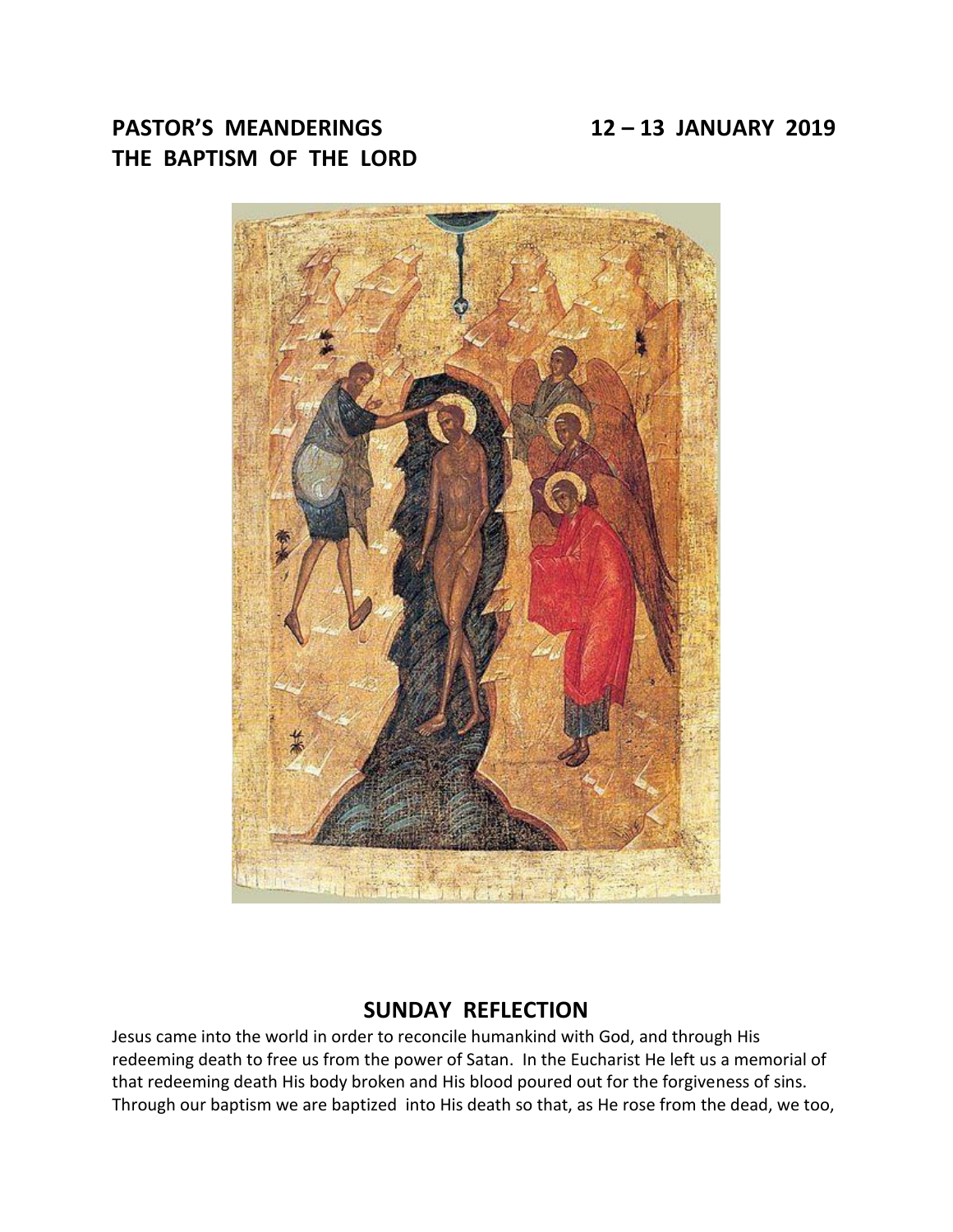might rise to new life in Christ with all our sins forgiven. Blessed be Jesus in the most holy sacrament of the altar.

At the Vigil Mass at Easter each year we sing the refrain. 'The light of Christ has come into the world'. Light dispels darkness, provides warmth, generates growth and stimulates life. Symbolically, the light stands for faith, hope and the love of God brought to us through Christ His beloved Son. In Baptism we receive the light of faith, we become members of the community of believers and we are called to share in the mission of Christ, to spread the good news of the peace of God to all. To carry out this mission, in our own particular way, we are, at our baptism, embraced by the love of the Father and imbued with the Spirit who will teach us all things and be our guide and consoler on our pilgrim way through life.

 We are called to live our Baptism each day, to rejoice in the gifts and the love of God always and to share those gifts with others. Come Holy Spirit; fill the hearts of your faithful, And enkindle in them the fire of your love, Send forth your Spirit and they shall be created, And you shall renew the face of the earth.

St. John of the Cross *Spiritual Canticle 37 (4)*

[Christ] is like an abundant mine so that, however deep men go, they never reach the bottom, but rather in every recess find new veins with new riches everywhere.

#### Erasmus

"You have been baptized, but think not that you are straightway a Christian … The flesh is touched with salt: what then if the mind remains unsalted? The body is anointed, yet the mind remains un-anointed. But if you are buried with Christ within, and already practice walking with Him in newness of life, I acknowledge you as a Christian."

#### **READINGS SECOND SUNDAY IN ORDINARY TIME 20 JAN '19**

**Is. 62:1-5:** Silence and weariness, dreariness and darkness, apathy and anonymity can never be marks of those who are faithful. When the Lord comes, a new dawn will come and new names will be known, light will shine out and all people will rejoice.

**Ps. 95:1-3, 7-10:** In response to God's saving Word, we proclaim His wonders to all the peoples.

**1 Cor. 12:4-11:** The marks of the faithful are that God the Father works in all members, God the Son animates their service and God the Holy Spirit seals them with His variety of gifts. **Jn. 2:1-11:** The greatest mark of the faithful is loving generosity. This mark is shown in Christ's first public sign as He works this miracle at Cana. This is the beginning of God's journey into the heart of His people for He desires them only to witness to others the depth of His love and joy.

### Second Vatican Council '*Laity*'

"Since the Creator of all things has established the conjugal partnership as the beginning and basis of human society, and by His grace, has made it a great mystery in Christ and the Church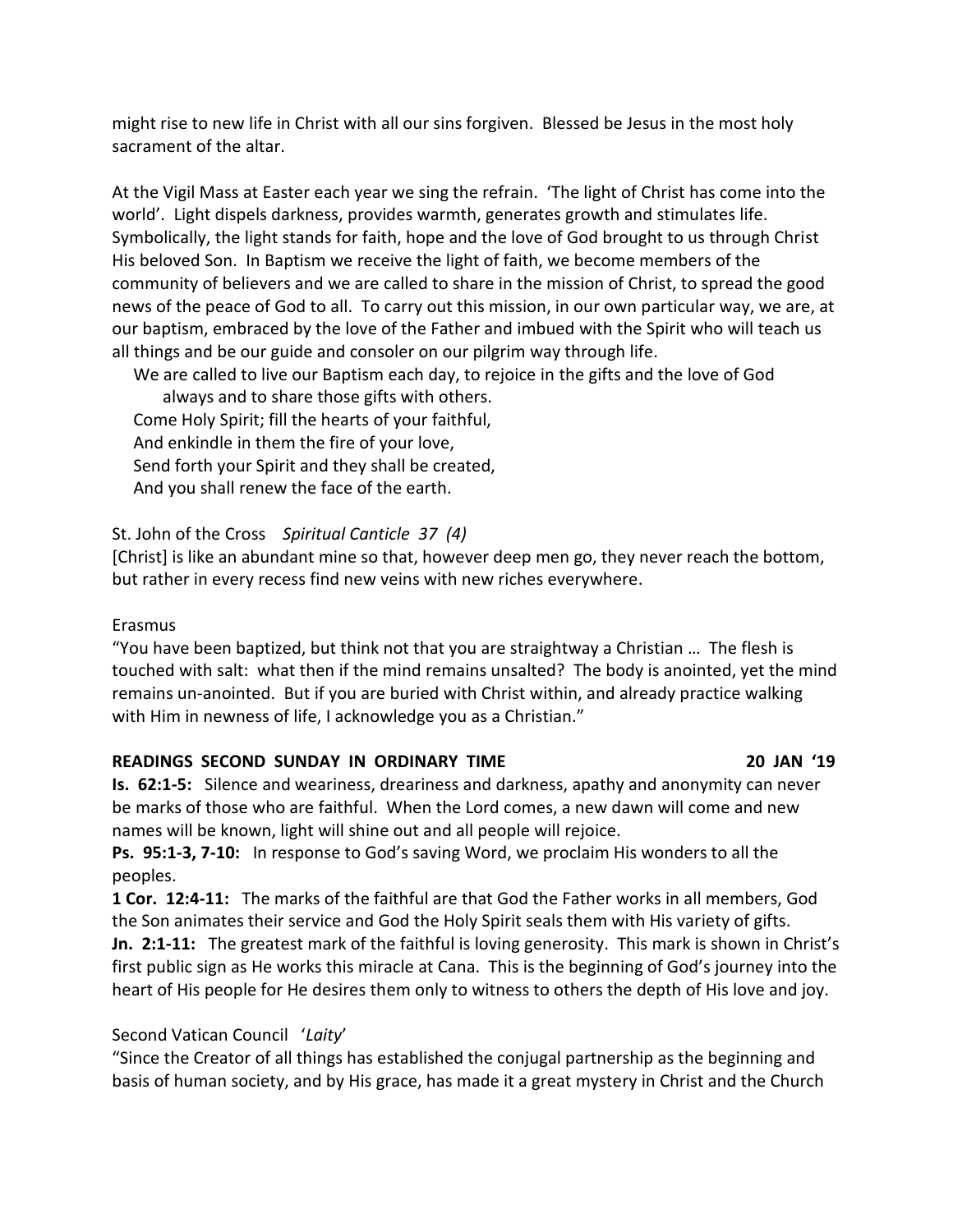(Eph. 5:32) the apostolate of married persons and of families is of unique importance for the Church and civil society."



#### **THE BAPTISM OF THE LORD**

Today the Church celebrates the Solemnity of the Baptism of Our Lord, bringing to an end the season of Christmas. The Church recalls Our Lord's second manifestation or epiphany which occurred on the occasion of His baptism in the Jordan. Jesus descended into the River to sanctify its waters and to give them the power to beget children of God. The event takes on the importance of a second creation in which the entire Trinity intervenes.

In the Eastern Church this feast is called Theophany because at the baptism of Christ in the River Jordan God appeared in three persons. The baptism of John was a sort of sacramental preparatory for the Baptism of Christ. It moved men to sentiments of repentance and induced them to confess their sins. Christ did not need the baptism of John. Although He appeared in the "substance of our flesh" and was recognized "outwardly like unto ourselves", He was absolutely sinless and impeccable. He conferred upon the water the power of the true Baptism which would remove all the sins of the world: "Behold the Lamb of God, behold Him Who takes away the sin of the world".

Many of the incidents which accompanied Christ's baptism are symbolical of what happened at our Baptism. At Christ's baptism the Holy Spirit descended upon Him; at our Baptism the Trinity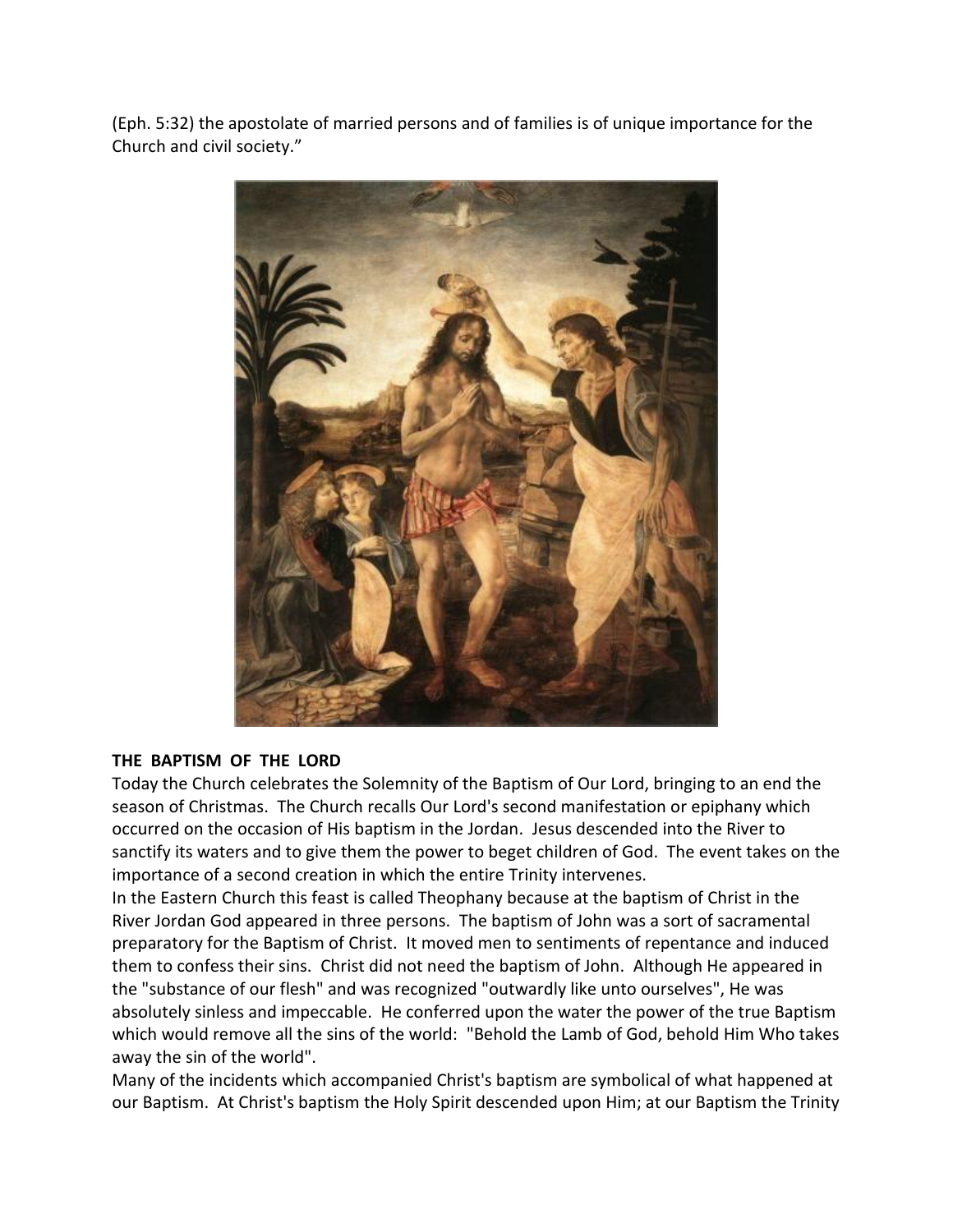took its abode in our soul. At His baptism Christ was proclaimed the "Beloved Son" of the Father; at our Baptism we become the adopted sons and daughters of God. At Christ's baptism the heavens were opened; at our Baptism heaven was opened to us. At His baptism Jesus prayed; after our Baptism we must pray to avoid actual sin.

#### **History of the Feast of the Baptism of the Lord**

The Baptism of the Lord has historically been associated with the celebration of Epiphany. Even today, the Eastern Christian feast of Theophany, celebrated on January 6 as a counterpart to the Western feast of Epiphany, focuses primarily on the Baptism of the Lord as the revelation of God to man.

After the Nativity of Christ (Christmas) was separated out from Epiphany, the Church in the West continued the process and dedicated a celebration to each of the major epiphanies (revelations) or theophanies (the revelation of God to man): the Birth of Christ at Christmas, which revealed Christ to Israel; the revelation of Christ to the Gentiles, in the visit of the Wise Men at Epiphany; the Baptism of the Lord, which revealed the Trinity; and the miracle at the wedding at Cana, which revealed Christ's transformation of the world.

Thus, the Baptism of the Lord began to be celebrated on the octave (eighth day) of Epiphany, with the miracle at Cana celebrated on the Sunday after that. In the current liturgical calendar, the Baptism of the Lord is celebrated on the Sunday after January 6, and, a week later, on the Second Sunday of Ordinary Time, we hear the Gospel of the Wedding at Cana.

#### **The Meaning Feast of the Baptism of the Lord**

The mystery of Christ's baptism in the Jordan by St John, the Precursor, proposes the contemplation of an already adult Jesus. This mystery is infinitely linked to the Solemnities of the Lord's birth and the Epiphany that we have just celebrated, as in some ways it takes up and represents their significance to us.

At Christmas we have contemplated the human birth of the Word incarnate by the Virgin Mary. In the 4th century, the Fathers of the Church deepened the understanding of the faith with regard to the Christmas mystery in the light of Jesus' Humanity. They spoke of the Incarnation of the Word already working like the 'Christification' of that humanity that He had assumed from His mother. Or put in simpler terms: Jesus is the Christ from the first instant of conception in Mary's spotless womb because He Himself, with His Divine Power, consecrated, anointed and 'Christified' that human nature with which He became incarnate.

In the mystery of the Epiphany, we then meditated on Christ's manifestation to all nations that was represented by the Magi, the wise men from the East, who came to adore the Child. Now, in the mystery of Christ's Baptism in the Jordan River, we again encounter and represent the truth of the Lord's incarnation and His manifestation as the Christ. Jesus' Baptism is in fact His definitive manifestation as the Messiah or Christ to Israel, and as the Son of the Father to the entire world. Here we find the dimension of the Epiphany which was His manifestation to all nations. The Father's voice from heaven shows that Jesus of Nazareth is the eternal Son and the descent of the Holy Spirit in the form of a dove shows the Trinitarian nature of the Christian God. The true and unique God, Father, Son, and Holy Spirit, shows Himself in Christ, through Him, with Him and in Him.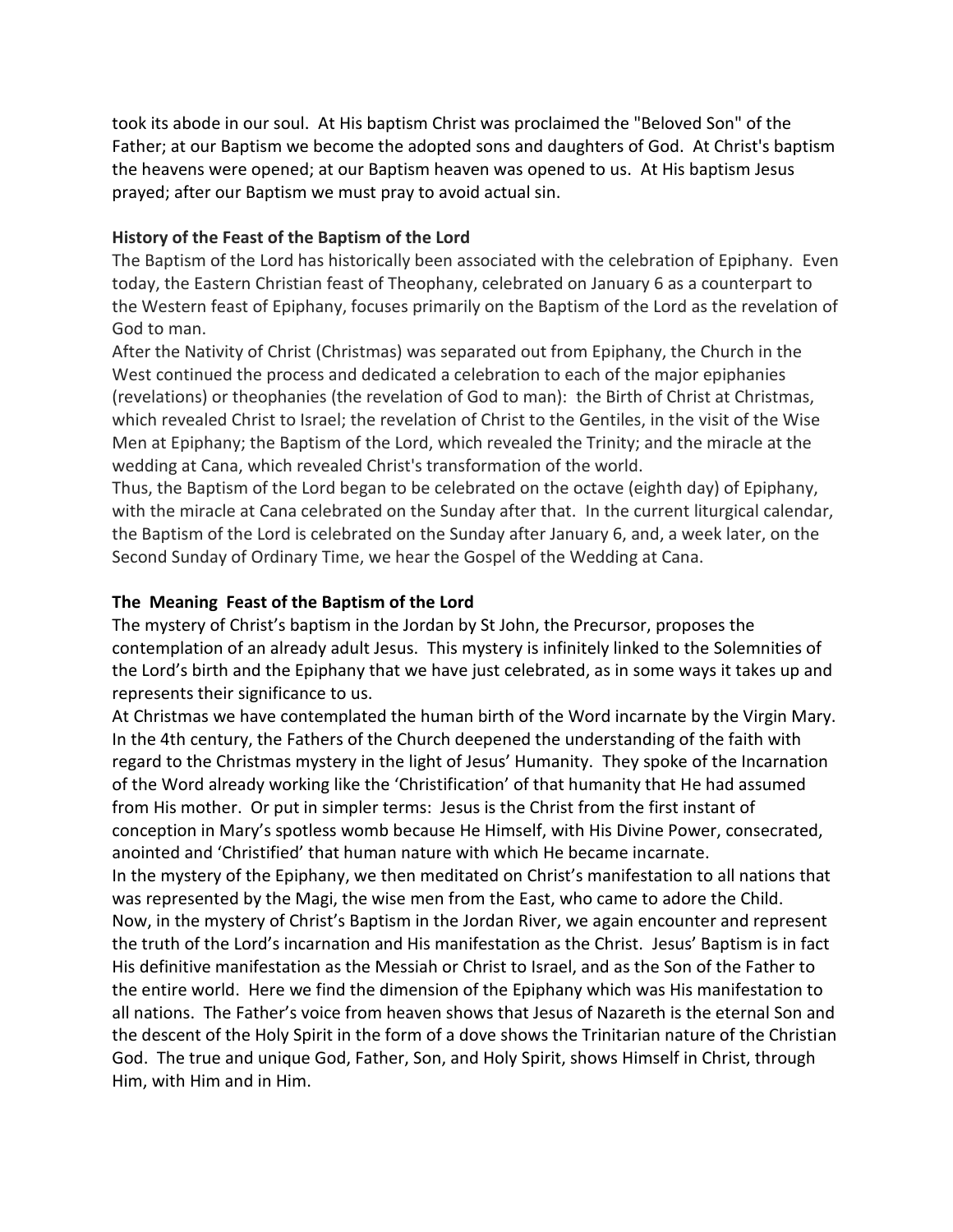The Baptism in the Jordan returns to the great Christmas theme of 'Christification,' Jesus of Nazareth's spiritual anointing, His presentation as the Anointed One par excellence, the Messiah or the One sent by the Father for the salvation of mankind. The Spirit that descended on Jesus shows and seals in an incontrovertible way the 'Christification' of Jesus' humanity that the Word had already fulfilled from the first moment of His miraculous conception by Mary. Jesus, from the very beginning, was always the Lord's Christ, He was always God. Yet, His one, true humanity, that which is perfect in every way, as the Gospel records, constantly grew in natural and supernatural perfection. '*And Jesus increased in wisdom, in stature, and in favor with God and with men'* (Lk2:52). In Israel at 30 years of age, one reached full maturity and therefore could become a master. Jesus came of age and the Spirit, descending and remaining on Him, definitively consecrated His whole being as the Christ.

The same Spirit, that descended on the water of the River Jordan wafted over the waters during the first creation (Gen. 1:2). Therefore, the Baptism in the Jordan presents yet another truth: that Jesus has started a new creation. He is the second man (1 Cor. 15:47) or the last Adam (1 Cor. 15:45), that comes to repair the first Adam's guilt. He does this as the Lamb of God that takes away our sins. '*Looking at the events in light of the Cross and Resurrection, the Christian people realized what happened: Jesus loaded the burden of all mankind's guilt upon His shoulders; He bore it down into the depths of the Jordan. He inaugurated His public activity by stepping into the place of sinners*' (Joseph Ratzinger, *Jesus of Nazareth*, Bloomsbury 2007, p 18).

#### **SACRAMENT OF BAPTISM MEANS WHAT FOR US:**

Baptism, the foundational sacrament of the Church, is the first of three sacraments of initiation, followed in the usual order by Confirmation and Eucharist. It is the fount from which springs a full and invigorating Christian life and begins the Christian journey. In Christian history and theology, Baptism washes away the onus of original and personal sin, dresses one in Christ's dazzling garment of pure love, oils one for the work of building the kingdom of justice and peace, and inserts one into the communion of believers stretching through the centuries. It is at once transforming, purifying, reconciling and uniting.

Although most Catholic Christians continue to experience this sacrament as infants, Baptism presupposes a journey of faith prior to its celebration on the part of the participant. Such a journey is provided in most instances of adult baptism through the Rite of Christian Initiation for Adults (RCIA) or with children over the age of reason by the similar Rite of Christian Initiation for Children.

For infants and younger children, parents provide the context of the Christian journey. Thus during the preparation for the sacrament and during its celebration, parents (and godparents) review and renew in a solemn manner their own Baptismal promises, that they may immerse their children in the faith of the Church and its practice through their own spiritual journeys.

Drawing these themes together, Baptism is most fundamentally a participation in the Paschal Mystery, a movement from death to life, which is the ongoing experience and vision of everyone who follows Christ. Therefore it is most fitting and preferred that every candidate for Baptism be immersed in the living waters, to reveal starkly the transformation that occurs in this sacrament. The one baptized is truly now risen with Christ and lives with Christ and in Christ must remain so into eternal life.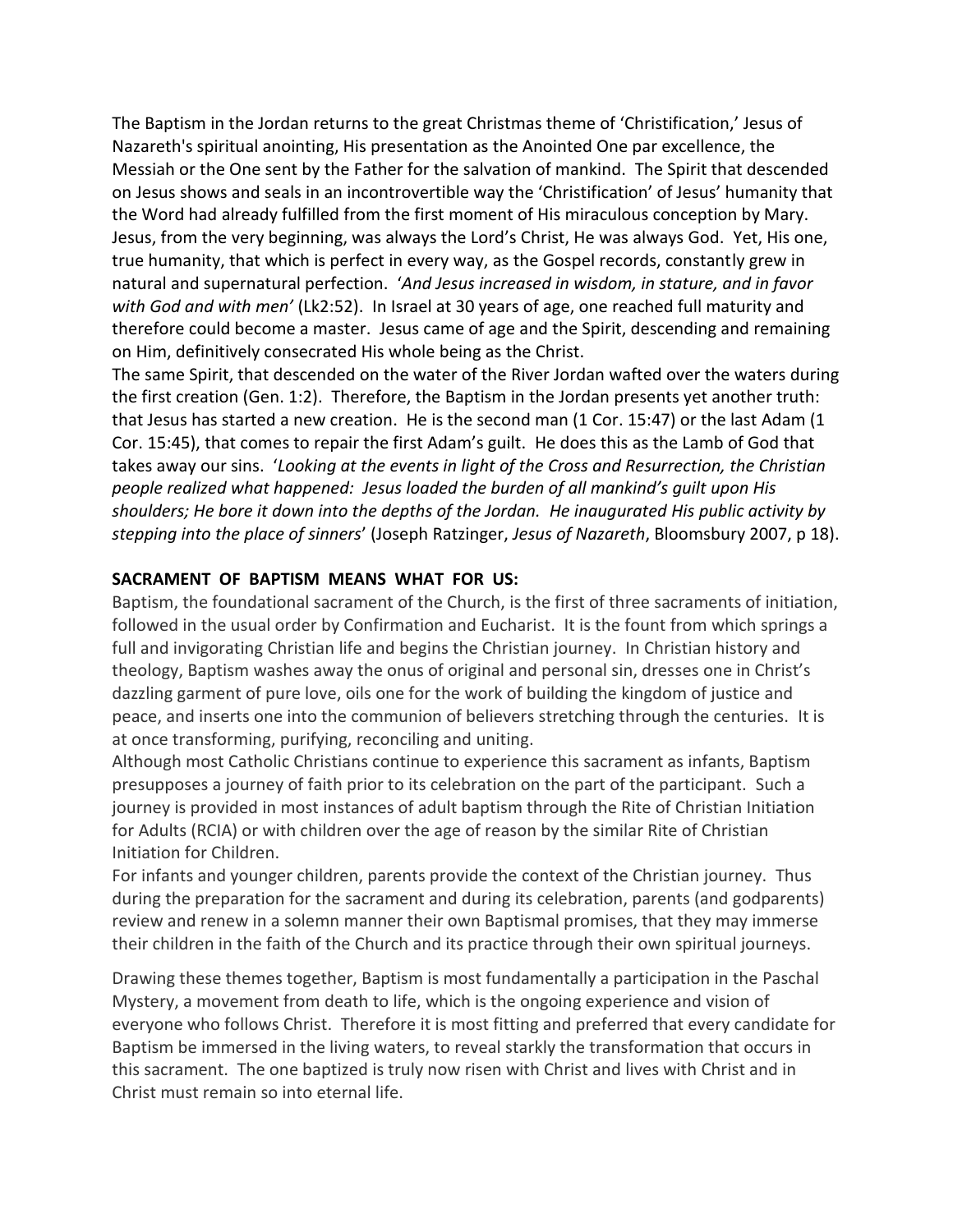#### **What is Our History?**

When we think about the biblical origins of the sacrament of Baptism, most of us start with John the Baptist. In reality we now know that a variety of ritual acts existed in the time of the Old Testament, which provided a rich pool of symbols, rituals and practices from which the Christian community later drew. Let us briefly touch on a few of the more significant ones. We know that for the Hebrews, a people living in a parched land, water was a powerful symbol of life. Because it was basic to cleansing, it was often used in the Hebrew rites of purification. The Hebrews did not think in terms of a body/soul split; physical purification rites like washing of hands or the cleansing of sacred utensils were also understood as a sign of an interior purification if performed in the right attitude.

In late Judaism (after about 100 BC) we can identify a "baptism" movement consisting of a variety of sects which employed frequent ritual baths as a means of preparing for the imminent Day of the Lord. At this time we find indications of the practice of "proselyte baptism". Gentiles, as such, were considered impure and therefore needed to undergo a ritual purification. For males this was followed by circumcision as the essential part of their initiation into God's chosen people. Following the "baptism" and circumcision the convert sometimes performed a ritual sacrifice, signifying full participation in the liturgy and worship of the community. This may have influenced the later practices of sharing in the Eucharist as a part of Christian initiation.

John the Baptizer obviously drew from much of this tradition in his own ministry. John's basic message was one of repentance and conversion in preparation for the coming Messianic Kingdom. For those who heard John, his baptism provided a concrete sign of their acceptance of his preaching. It is a firm gospel tradition that it was John's baptism of Jesus that marked the beginning of Jesus' public ministry. Most scholars see this key event as a proclamation that the Kingdom for which John was the herald had indeed arrived in the person of Jesus. Even though Sacred Scripture indicates that Jesus and his disciples baptized (John 3, 22),

baptizing did not play a major part in Jesus' own earthly ministry. What is significant however, is the biblical evidence that it quickly became a central ritual of the Christian community almost immediately following Jesus' death. In fact, the two key historical events that were most formative in the church's understanding of Christian initiation were Jesus' death and resurrection and the coming of the Spirit. The earliest rites of initiation, water baptism by submersion and the laying on of hands, together sacramentalized these two historical events in one act of initiation. The convert's public assent of faith marked the entrance into the Paschal Mystery and experience of the Spirit. In the sacrament of Baptism this action is what was celebrated by the convert and community. Meaningful faith could not be private, it was public and it was communal. Baptism celebrated this reality.

It is important that we are able to see this early development of Baptism in its proper context. It clearly was an expression of the life of the Church. It was a sacrament of initiation. As the church grew and developed in its first few centuries, the process of initiation also expanded to include what we refer to now as the Catechumenate, a faith journey undertaken by both candidate (catechumen) and community. This journey often spanning years clearly demonstrated that initiation was a process. Early in Church practice the Baptism of a convert (by this time a rich rite including the imposition of hands and an anointing) was immediately followed by the celebration of the Eucharist, the principal worship of the Church. Since Baptism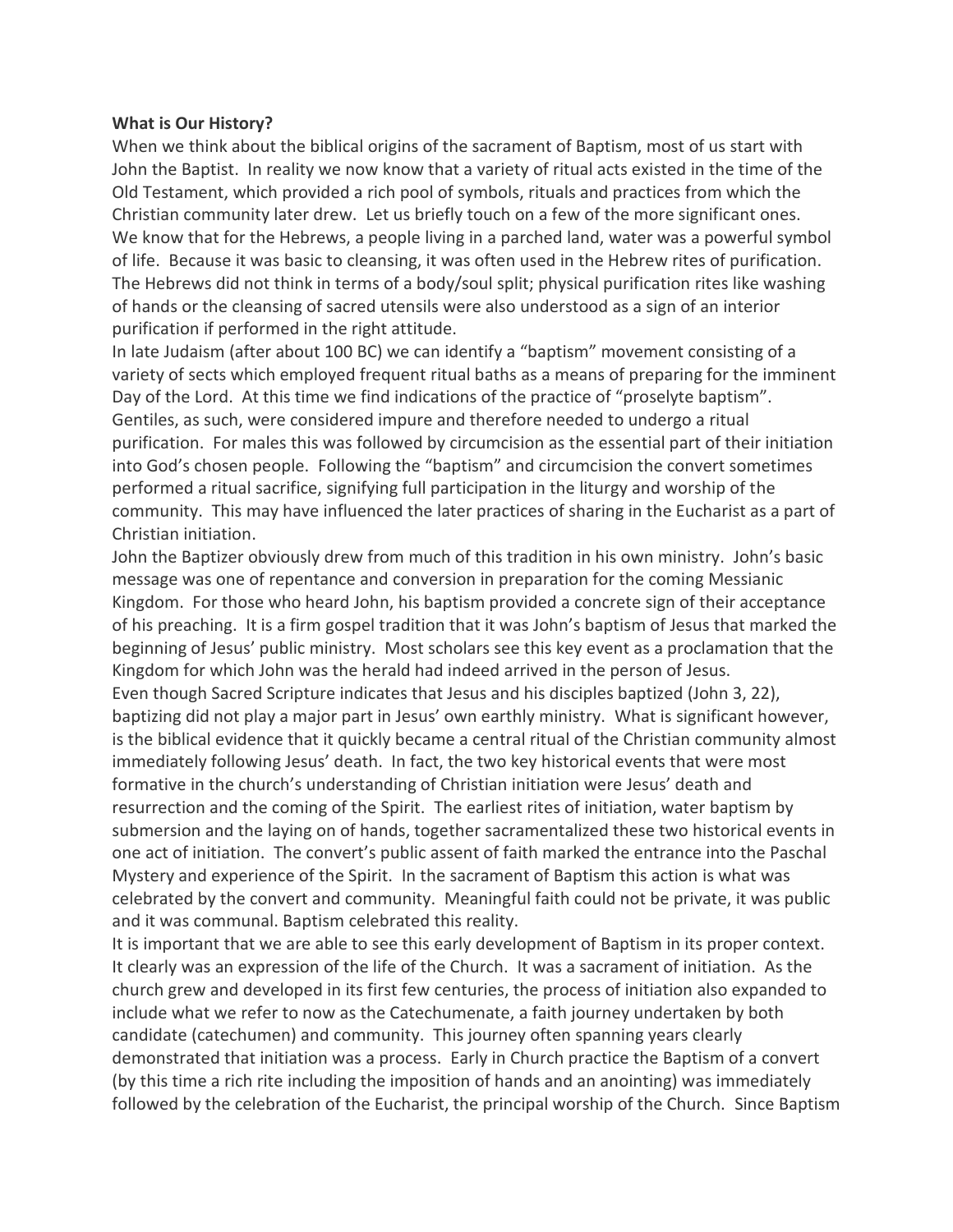was obviously associated with conversion, it was therefore administered primarily to adults for the first two or three centuries. When whole households were converted, and received into the Church, children were included in this rite.

The main factor encouraging the delay of Baptism was the harsh penitential discipline of the early Church. In the Church's thinking of that time one had only two chances to receive the sacramental sign of forgiveness: Baptism and the reception of Penance after Baptism. It was in the fourth and fifth centuries that Baptism underwent some of the most dramatic changes as a result of a curious blend of theological insight and historical circumstance. As was mentioned earlier, Baptism was understood as a sacrament of adult conversion. The convert celebrated reconciliation with God and liberation from sin. It was St. Augustine, however, who emphasized the notion of baptismal liberation from sin and took the understanding of the Sacrament in a new direction. As an ardent foe of Pelagianism, a heresy which held that humanity could attain salvation unaided by grace, Augustine emphasized the reality of original sin and the resulting necessity for the grace of baptismal cleansing. Prior to this the people had little reason to fear for the salvation of their unbaptized children. With this new theology and given the high rate of infant mortality, parents began to appeal to their bishop for the immediate baptism of their children. By the fifth century infant baptism had become the common practice. It should also be remembered that by this time the empire had become predominantly Christian. Adult conversion and baptism was de-emphasized because there were few unbaptized adults left.

The role of the bishop in the Sacraments of Initiation was very important. In the first few centuries of the Church he was the primary minister of the Rite of Initiation which included Baptism, Confirmation, and the reception of Eucharist. Yet by the fourth and fifth centuries the Church had grown to such an extent that he was unable to visit each community as frequently as in times past. This created an issue that was solved pastorally in different ways by the East and West. In the West bishops began to delegate to the presbyters the authority to baptize, while reserving to themselves the second element in the initiation process, the imposition of hands and anointing, which became Confirmation as a separate sacrament. In the East the decision was made to maintain the unity of the initiation rites thus making the presbyter the primary minister. The practice of baptizing, confirming and administering Eucharist in one ceremony together at infancy has continued from that time to the present in the Eastern Church.

In both East and West infant baptism remained the most common practice. This is not without its wisdom. While the Church has distanced itself from the medieval preoccupation with original sin and the salvation of the unbaptized, infant baptism still provides a powerful reminder that the pilgrimage of faith is truly life-long. Furthermore, we are reminded that it is God who takes the initiative in salvation and offers his grace to all human beings. The community, for its part, wishes to begin its nurturing of faith as early as possible in the child's life. One way of nurturing the faith of a child was the practice in the church to give the child the name of a saint who was to be the patron and model for the Christian all through life. While infant baptism is the most common practice in the Church today, the new Rite of Christian Initiation for Adults, restored at the Second Vatican Council, offers us a more ancient vision. It reminds us of the biblical connection between personal conversion and communal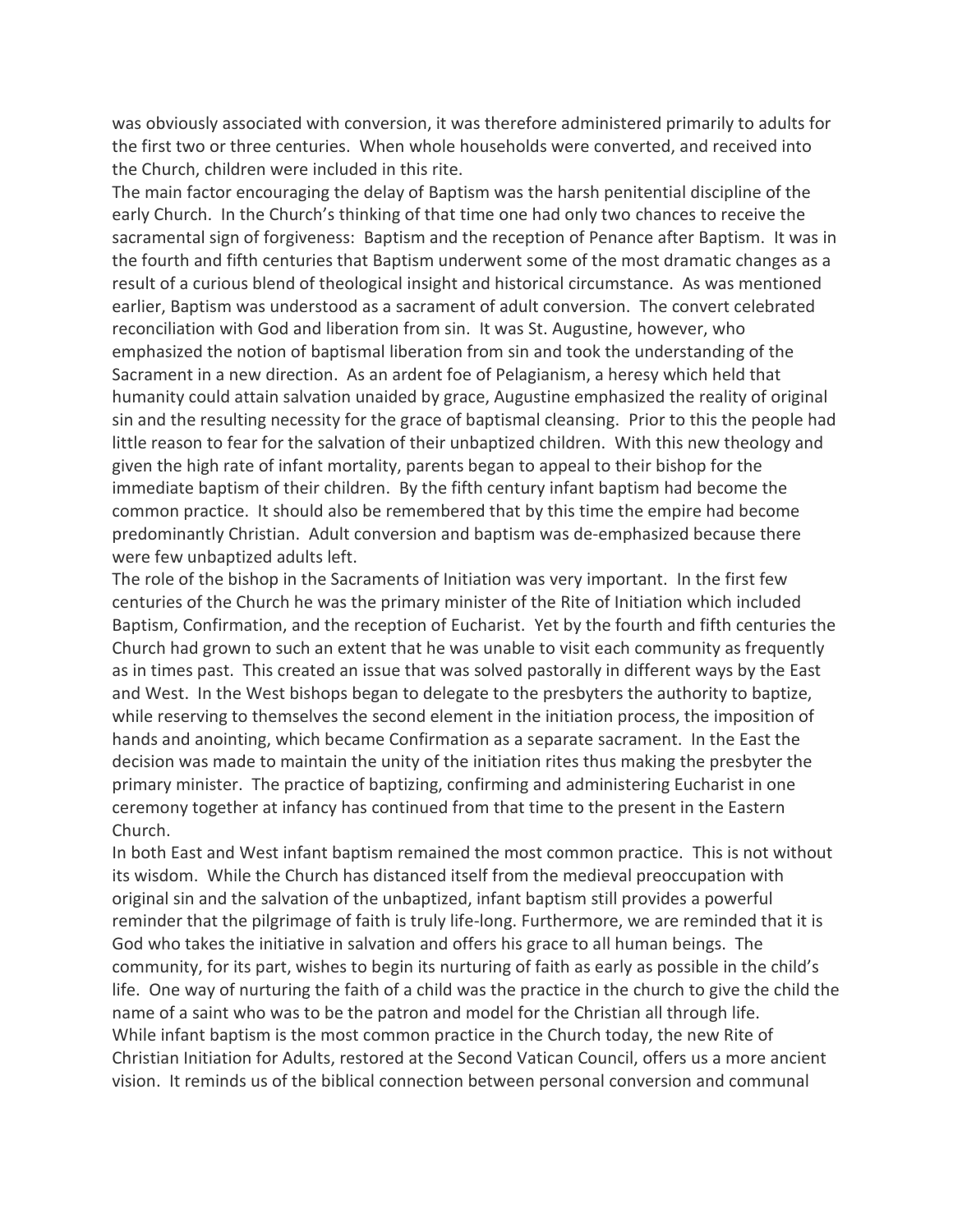initiation. It also restores the ancient unity of the three presently distinct Sacraments of Initiation - Baptism, Confirmation, and Eucharist.

By maintaining the validity of infant baptism while at the same time pointing to the vision of the adult catechumenate, the Church powerfully communicates the degree to which initiation should be viewed as a lifelong process worthy of such diverse sacramental expression.

### **ICON AT THE DOOR THE BAPTISM of CHRIST**

Commemoration of the Baptism of Christ is an ancient tradition in the church. Icons for each major feast day in the Liturgical Calendar have been produced since the earliest days of the Byzantine era. The image used in this version follows closely the ancient prototypes. This event is described in all four Gospels (Mt. 3:13-17, Mk. 1:9-11, Lk. 3:21-22 and Jn. 1:29-34). The Baptism of Christ has two aspects of great importance to all Christians. First, it was the occasion on which the Trinity was revealed to us. The Spirit descended from Heaven like a dove, the Son bowed His head in submission to receive the water from John the Baptist, and the voice of the Father spoke: "This is My Son, the Beloved, with whom I am well pleased" (Mt. 3:17). Second, while performing the act of ritual cleansing prescribed by Jewish ritual. Christ established the New Testament sacrament of Baptism as a sign of membership in His church. John the Baptist officiates at the ceremony, his right hand upon Jesus' head and his left raised in prayer. An Orthodox hymn expresses what John may have felt. "…I do not dare to hold Thy most pure head, sanctify Thou me. O Lord, by Thy divine manifestation." John is dressed in camel skins (Mt. 1:6) but also wears a red robe symbolic of his priestly role in the scene. Christ stands in the midst of the Jordan, head bowed in submission, right hand extended in the ancient gesture of blessing, index finger extended, middle and little fingers curved, ring finger and thumb crossed forming "ICXC", the Greek monogram of Jesus Christ. A white cloth girds His loins, white becoming from this moment the symbol of membership in His church. His halo, iconographic symbol of sanctity, is inscribed with a cross and the Greek letters omega, omicron, and mu. They spell "ho on", which translates as "Who Am", the words used to name God in Exodus 3:14.

The waters of the Jordan appear dark and threatening. To the ancient Jews, water was a symbol of death. Jesus immerses Himself in the water as a sign of His death and burial (Ro. 6:3). The blessing of His hand is conferred on the water, transforming it into a symbol of birth into the new life of Christ. Two spirits are visible in the water, the male on the right is an allegory of the Jordan while the female on the left represents the Red Sea. These remind us of two Old Testament prefiguration of baptism, a passing through water into new life, the dividing of the Jordan by Elishia (2 Kg. 2:14) and dividing of the Red Sea by Moses (Ex. 14:16-21). The Holy Spirit descends in the form of a dove, recalling another Old Testament story. Noah's dove appeared to announce the end of the Flood and the return of life to the world (Gn. 8:11). Here, the Holy Spirit announces the remission of sins and God's mercy toward His people. These angels stand on the right bank, hands covered by their robes in the ancient Byzantine mark of special respect. They are absent in the Gospel stories of the Baptism, although in each Gospel account, the Baptism is followed by the Temptation in the Desert, and angels minister to Jesus at the conclusion of the forty days (Mt. 4:11). By their postures they help focus the viewer's attention on Christ.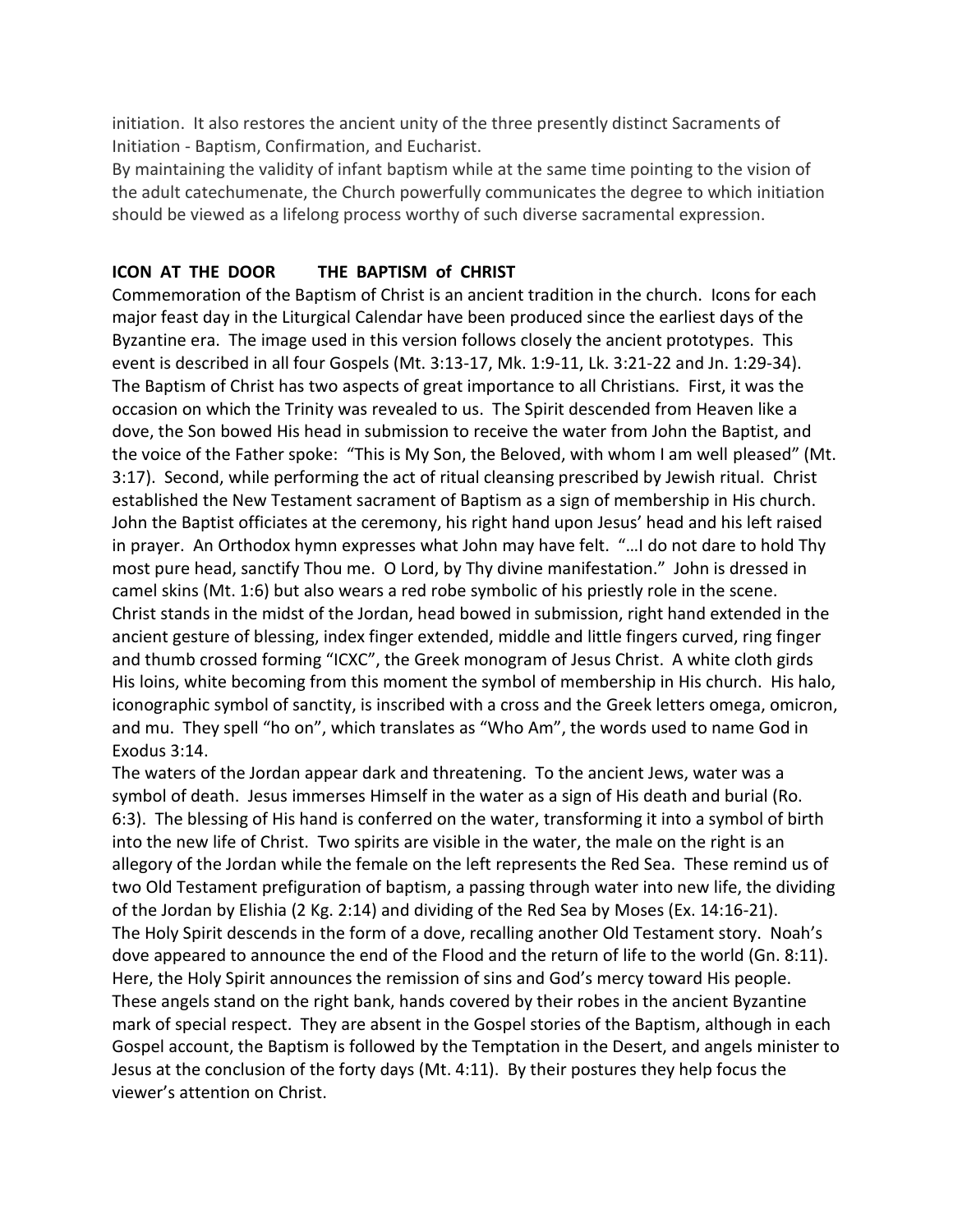## **UP-COMING SCHEDULE**

| Saturday 12 Jan | Mass 8:30 a.m.                                                  |
|-----------------|-----------------------------------------------------------------|
|                 | First Reconciliation Prayer Service 10:00 a.m.                  |
|                 | Confessions $1:30 - 4:30$ p.m.                                  |
|                 | Vigil Mass for Baptism of the Lord 5:00 p.m.                    |
|                 | Cursillo team retreat Adoration                                 |
| Sunday 13 Jan   | Masses 7:00 a.m., 8:30 a.m. 11:30 a.m. 5:00 p.m. 7:00 p.m. Brig |
|                 | (8:30 Mass KoC)                                                 |
| Monday 14 Jan   | Day Off                                                         |
|                 | Mass 8:30 a.m.                                                  |
|                 | Brig 7:40 p.m.                                                  |
| Tuesday 15 Jan  | Mass 8:30 a.m.                                                  |
|                 | Mass Georgian Manor 10:00 a.m.                                  |
|                 | Wednesday 16 Jan Mass 6:30 a.m. 8:30 a.m.                       |
|                 | Confessions 7:00 $a.m. - 8:30 a.m.$                             |
|                 | PCRS Mass 10:00 a.m.                                            |
|                 | Indian Creek Correctional Facility 5:30 - 9:00 p.m.             |
| Thursday 17 Jan | Mass 8:30 a.m.                                                  |
|                 | Confessions 5:00 p.m.                                           |
|                 | Mass 6:30 p.m.                                                  |
|                 | <b>RCIA</b>                                                     |
| Friday 18 Jan   | Mass 8:30 a.m.                                                  |
|                 | Spiritual Direction 11:00 -                                     |
|                 | KoC Adoration/Benediction for Life 6:30 p.m.                    |
|                 | Mass 7:30 p.m.                                                  |
| Saturday 19 Jan | Mass 8:30 a.m.                                                  |
|                 | First Reconciliation Prayer Service 10:00 a.m. - 12 Noon        |
|                 | Confessions $1:30 - 4:30$ p.m.                                  |
|                 | Vigil Mass 2 <sup>nd</sup> Sunday Ordinary time 5:00 p.m.       |
| Sunday 13 Jan   | 2 <sup>nd</sup> Sunday Ordinary Time                            |
|                 | Masses 7:00 a.m., 8:30 a.m., 11:30 a.m.                         |
|                 | Youth Benediction & Adoration Confessions                       |